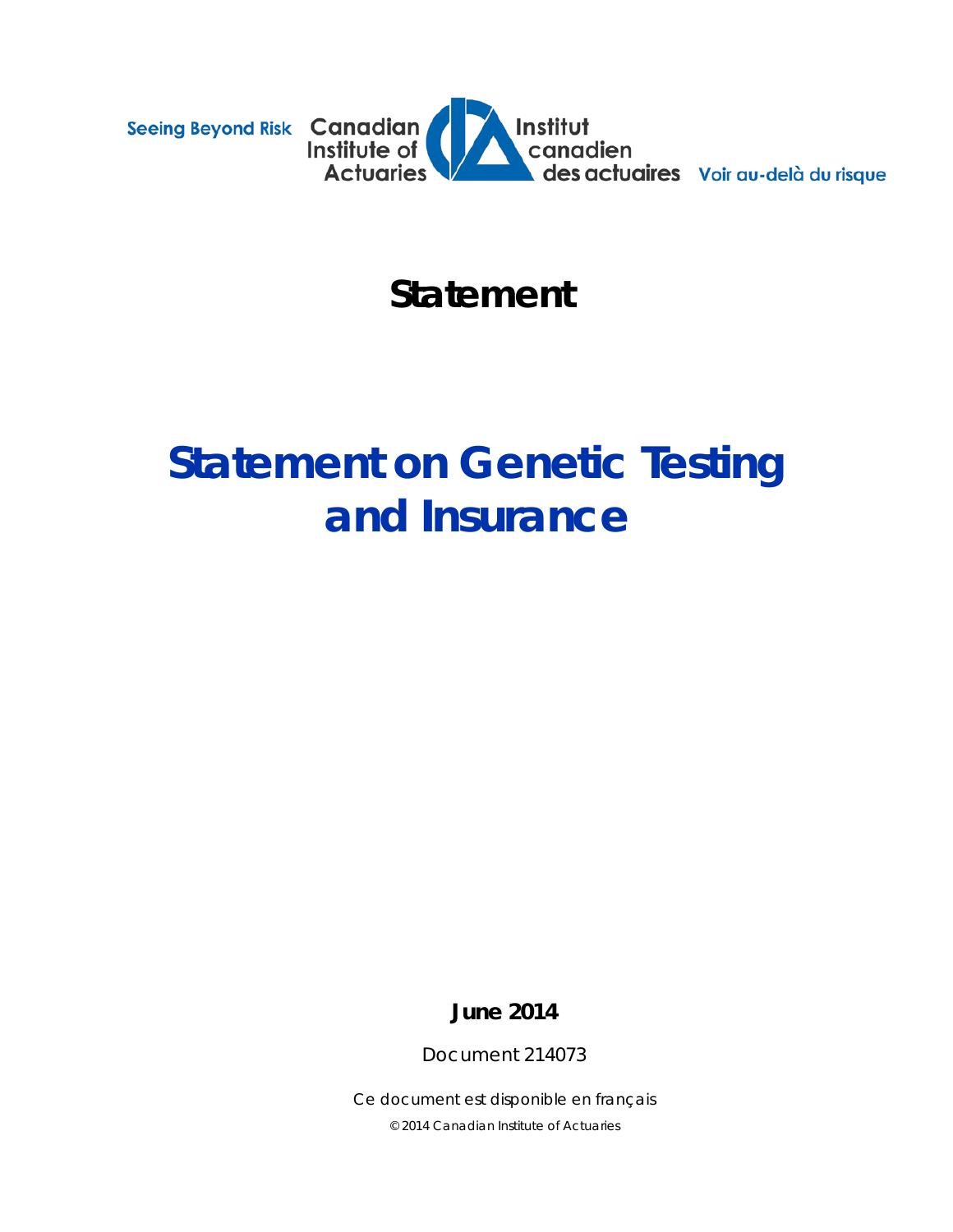#### **STATEMENT ON GENETIC TESTING AND INSURANCE**

This statement represents the view of the Canadian Institute of Actuaries (the CIA) with respect to genetic testing and insurance. The opinions expressed are based on the CIA Task Force on Genetic Testing's review of the issues involving genetics and insurance, and have been approved by the Member Services Council of the CIA. This updated statement supersedes the prior statement released in November 2000.

#### **INTRODUCTION**

One of the main roles of the actuarial profession is to serve the public. It can do so in a variety of ways, including informing public debate, educating the public on actuarial matters such as the working of insurance, and providing decision makers with all the necessary and relevant information to make wise choices.

On subjects such as the interaction between genetics and insurance, the profession wishes to ensure that public policy is determined in full knowledge of the facts by making available its technical insights, including an analysis of the possible outcomes of specific policy decisions on the public, life insurance applicants, and the insurance industry. The profession aims to evaluate the financial impact on all groups that are likely to be affected, and does not advocate the interests of any particular group.

The rapid pace of discovery in the field of genetics has resulted in ongoing speculation and debate for many years about the potential impact on consumers and insurers. Consumers are concerned that insurers will use genetic information<sup>[1](#page-1-0)</sup> to deny insurance or charge exorbitant premiums. Insurers are concerned about the possibility of adverse selection if consumers purchase insurance without disclosing their known genetic risks, thereby adversely impacting insurance costs.

There is a genetic contribution to all aspects of health and disease. Genetic differences are associated with potential health outcomes—both adverse and favourable. The rapid evolution of technology has refined genetic testing, improved access to it, and improved its clinical application.

Within this statement, the following topics are covered:

- Definition of Genetic Test:
- Foundations of Insurance:
- The Role of Actuaries;
- Genetic Testing and Insurance Risk;
- Anti-selection and Insurance Risk; and
- Conclusions.

### **DEFINITION OF GENETIC TEST**

A *genetic test* is a type of medical test that identifies an individual's chromosomal or genetic makeup either in whole or in part. The results of a genetic test can confirm or rule out a

<span id="page-1-0"></span><sup>&</sup>lt;sup>1</sup> This includes information obtained through genetic testing and/or family history. The latter has been part of the underwriting process for decades in Canada.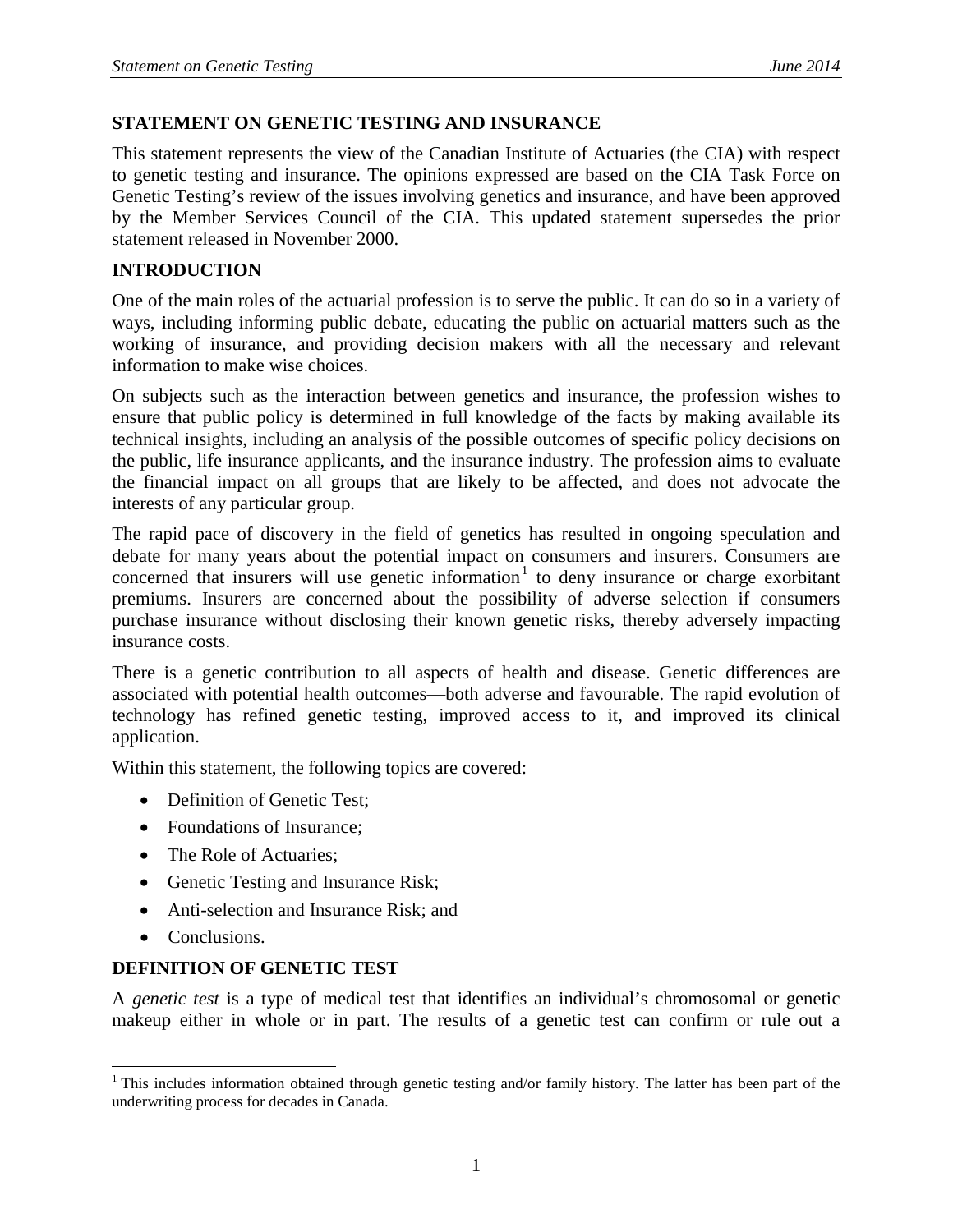suspected genetic condition or help determine a person's chance of developing or passing on a genetic disorder.

Certain physiological characteristics are passed between generations through DNA found in every living cell. Genes are the parts of DNA that control the way humans develop. In the same way, genes can determine other physical traits that can cause or contribute to a disease. In some cases, genetic testing can reveal if someone has a higher than average probability of developing a disease. However, it is important to note that genetic tests should not, in general, be used in isolation to draw conclusions about the current or future health status of a particular individual.

# **FOUNDATIONS OF INSURANCE**

Several types of insurance exist in the current marketplace. For the purposes of this statement, *insurance* refers primarily to individual life insurance, although the concepts could, by extension, also apply to other insurance types, such as critical illness insurance.

Consumers pay premiums to insurance companies to secure their protection against financial loss caused by an insured event, the happening of which is uncertain. This uncertain financial loss is more commonly referred to as *risk*. On an individual basis, risks are unpredictable; however, when a sufficiently large number of comparable risks are pooled together the aggregate loss may be predicted with some accuracy. The risk presented by a particular applicant is determined using a number of factors (e.g., age, smoking status). In general, applicants with similar risk factors are considered to have comparable risks. In exchange for the premiums paid, insurance companies manage the accepted risks and ensure that funds are available to pay all future claims. Ultimately, it is the premiums paid by individual policyholders that are used to fund claim payments.

Insurance premium levels are determined according to the risk of the pool. That is to say that the premiums are based on the expected future claims—both frequency and severity—of the pool in aggregate. Expected future claims are estimated using actuarial models that may be based, at least in part, on the claim experience of the pool or industry studies of risks comparable to those included in the pool. Pools that include policyholders who are more likely to die sooner (i.e., make a claim during the term of the policy) will have a higher premium level than pools with policyholders more likely to die later and/or potentially live beyond the end of the term of the policy. For insurers and policyholders, this ensures all individuals pay their fair share—no one pool cross-subsidizes another, and claims are shared within the pool. In the absence of pools, lower-risk policyholders would subsidize higher-risk policyholders via higher premiums. This leads to under-insuring by lower-risk policyholders and over-insuring by higher-risk policyholders.

A fundamental precept of an insurance contract is that it is a good-faith agreement between all parties to the contract. To ensure a level playing field, the insurer and the applicant must have the same information about the risk so the insurer can assign the applicant to the appropriate pool. There is also an implicit good-faith agreement between the policyholders within a pool that each individual has a comparable risk profile based on the available information. As consumers have the advantage of being able to choose the type and extent of insurance coverage they desire, as well as the timing of their purchases, sharing their risk information or knowledge with insurers is essential and critical. This applies to all information, whether it is financial, family or personal health history, genetic testing results, or other.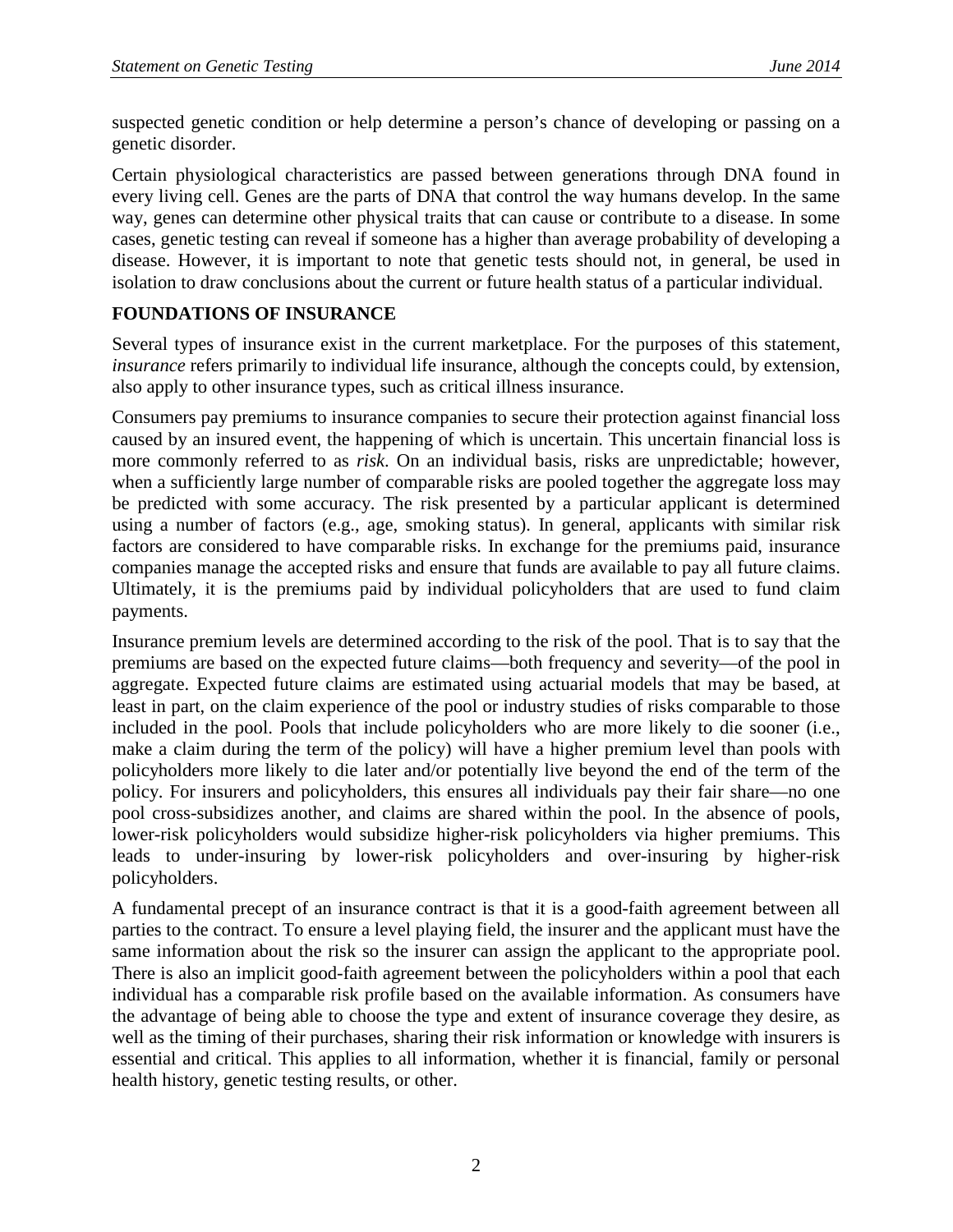Moreover, there should be no expectation of gain for the policyholder from the purchase of insurance. That is, the insurer and the policyholder should have similar views of the policyholder's life expectancy at time of policy issue. It would be wrong for a policyholder to anticipate a gain because he or she knows, through information not shared with the insurer, that an early death is more likely than other risks in the pool. This is so because it would be unfair to the other policyholders who would have to bear this extra cost.

This is explained further in the section below on anti-selection and insurance risk.

# **THE ROLE OF ACTUARIES**

Actuaries play an integral role in the operation of insurance companies. Using their skills and professional standards, actuaries price and value insurance products, and play a key role in the risk management functions of the insurer. Actuarial work requires familiarity with the risks inherent in the business, the selection of appropriate assumptions, and the development of models that enable the insurer to prudently and effectively manage its business. Although actuaries are not necessarily involved in the risk selection process at the policy level, they do incorporate knowledge of the insurer's underwriting practices into their work.

Actuaries will need to work with medical practitioners on genetic testing developments, recognizing that clinical utility of genetic data in refining prevention, diagnosis, and treatment of disease is rapidly evolving. Actuaries will need to ensure that testing is reliable and relevant, and that results are predictive. Actuaries will also have a role in ensuring that underwriting processes are fair and that the needs for equity and risk classification are properly balanced.

### **GENETIC TESTING AND INSURANCE RISK**

The premiums charged by an insurer must reflect the characteristics of the risk being covered. This ensures that premiums are charged to each insurance pool according to its characteristics and their expected financial consequences.

A significant proportion of policyholders—over 90 percent in Canada, the U.S., and the UK— are issued insurance at standard rates.<sup>[2](#page-3-0)</sup> Information gathered during the underwriting process (such as blood tests and family history) has traditionally been used to categorize applicants as standard risks, substandard risks, or uninsurable.

The assessment of the risk of illness and death is not necessarily modified by additional genetic information. While additional genetic information may be of some assistance to insurers in deciding whether to offer or decline insurance coverage for an individual, the vast majority of applicants would still be accepted as standard risks and pay standard premiums. Despite all of the medical advances over the last 50 years, the percentage of people applying for life insurance being accepted as standard risks has remained fairly stable. The presence of genetic testing information would not be expected to change that fact. This is because, for those risks that are not standard, much of the information that could be provided by today's genetic testing is available through conventional questions about medical and family history, and is already being factored into traditional underwriting. Information gathered from genetic tests should simply be seen as additional medical information which is analyzed by the insurer in the unique medical context of each applicant.

<span id="page-3-0"></span> $2$  In this context, "standard" means that no additional premiums are assessed for physical conditions or impairments that could result in higher mortality.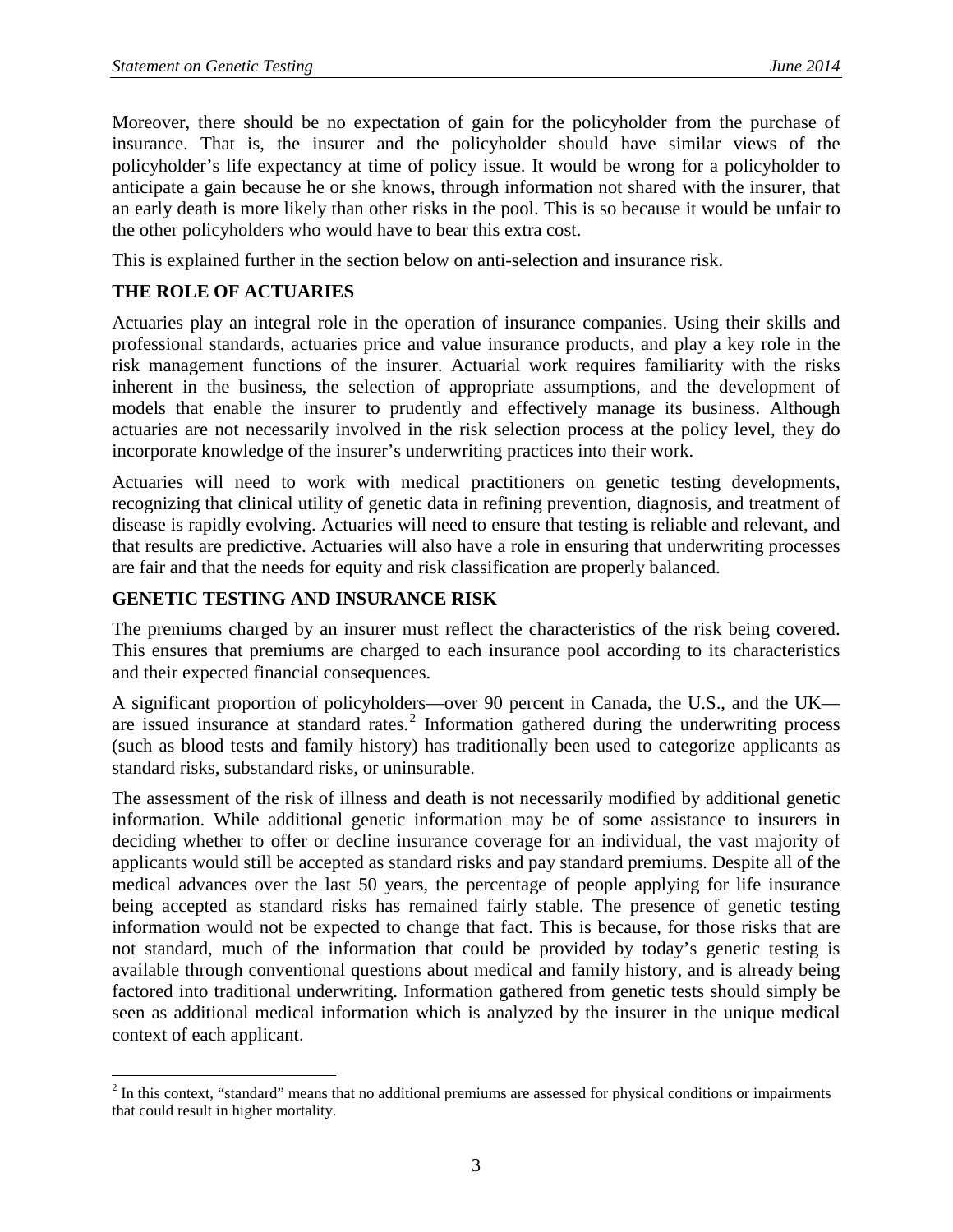At the present level of knowledge, it appears that there are relatively few diseases for which the presence or absence of a specific gene will directly result in an individual contracting that disease. For the time being, habits such as smoking and lifestyle remain far more useful and reliable in predicting an individual's health and lifespan than his or her specific genetic testing information.

It should also be remembered that genetic testing will not only aid in the identification of disease, it will also facilitate treatment through the development of gene therapies. Currently, treatment is not keeping pace with testing. However, genetic testing may cause individuals to change their lifestyle or health management in response to positive test results, thereby lengthening their life expectancy or decreasing their morbidity rates.

In addition, genetic testing results could be used to offset information available from other sources. A favourable test result might enable an insurer to ignore some unfavourable information that was available from the family history, and proceed to approve applications for insurance at the appropriate rating.

The end result is that genetic testing information is currently complementary to the underwriting process, and does not negate or replace traditional information.

### **ANTI-SELECTION AND INSURANCE RISK**

*Anti-selection*, also known as *adverse selection* or *negative selection*, is an undesired market result stemming from buyers and sellers having access to different information.

An example to illustrate anti-selection is the accessibility to the information of an individual's smoking status. This is a risk-relevant piece of information as smokers have shorter average life expectancy than non-smokers. Although insurers currently have access to smoking status, consider the scenario where they would not, and simply based their premium rates on the general population's proportion of smokers and non-smokers. For example, they would charge a blended premium rate equal to 80 percent non-smoker rate plus 20 percent smoker rate, which is roughly the proportion of non-smokers and smokers in Canada. These blended premiums compared to those of pools made entirely of smokers will clearly be more attractive to smokers, and would lead them to purchase insurance more frequently and in greater amount than if they were offered pure smoker rates. Conversely, non-smokers would purchase less insurance because they are paying a higher price than non-smoking rates.

Taking this situation to an extreme, suppose that the non-smokers are so deterred by the relatively higher prices that none purchase life insurance. In this extreme situation, the insurance premiums will spiral upwards until they reach smoking rates. This clearly is an undesired state in that the life insurance need of the non-smoking population is no longer being addressed. Fortunately we are not in this situation as insurance companies have access to the applicant's smoking status today, as well as a number of other risk-relevant factors.

If the insured and the insurer both have access to the information relevant to the insurance risk, then the risk of anti-selection will be minimized. If the ability to share the risk-relevant information is not possible (e.g., by regulation), then two fundamental methods used by insurance companies to reduce anti-selection are (1) mandatory insurance purchase; and (2) premium adjustability. These two fundamentals are the base of the Canadian group life insurance (life insurance offered by employers) marketplace. That is, when life insurance is offered to employee groups in Canada, it is most often offered on a mandatory basis to all employees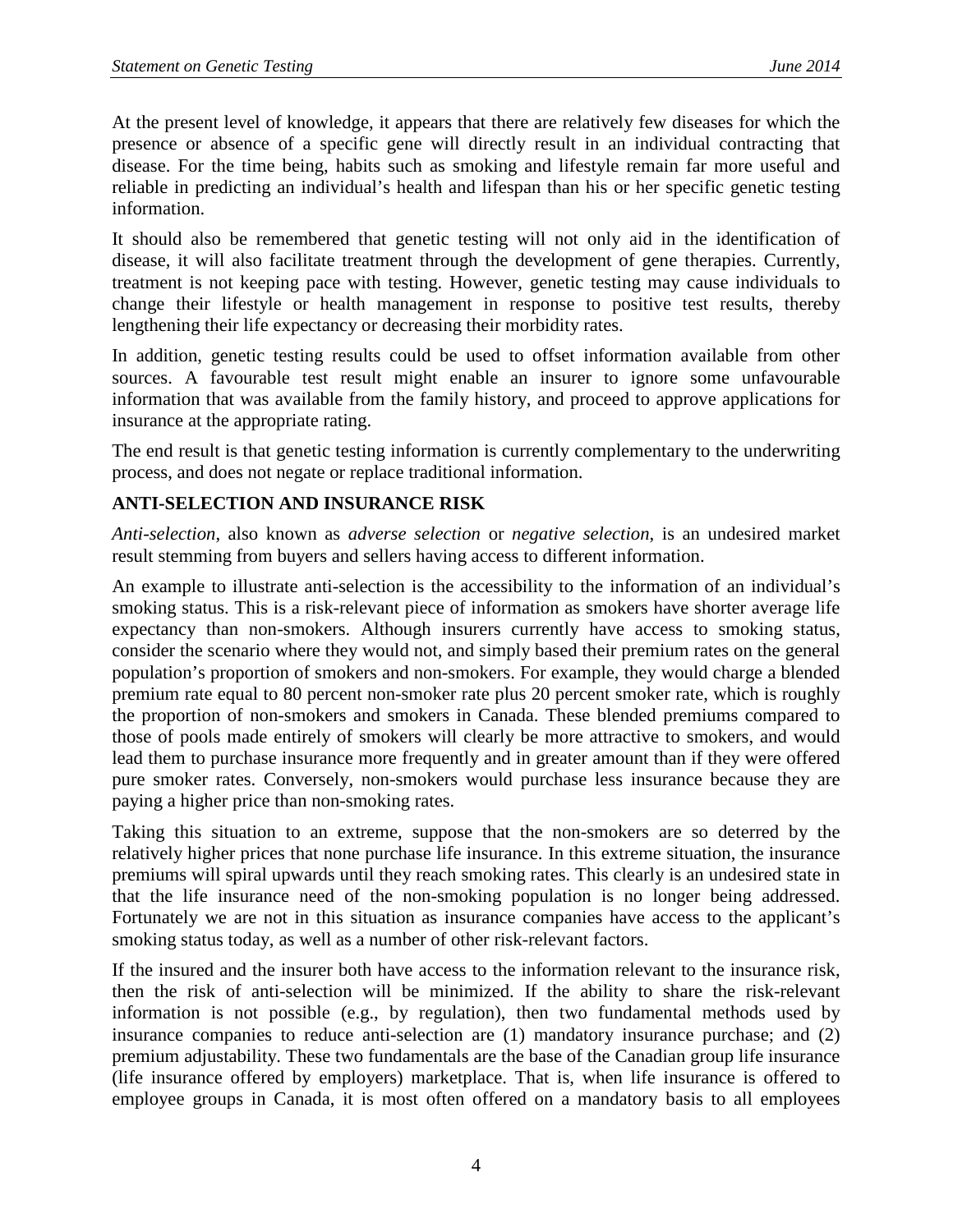within that group, and the insurers have the option to increase premiums in agreed-upon intervals—most often yearly.

The marketplace for Canadian individual life insurance has evolved such that coverage is completely voluntary (not mandatory), and the premiums are mostly not adjustable (more than 90 percent of the insurance amount sold today is with unadjustable guaranteed premiums over the lifetime of the policy). Therefore, the individually sold insurance policies are much more susceptible to anti-selection than group life insurance coverages by their evolution and design.

It is important to note that group insurance premium rates are based on the characteristics of the group as a whole (e.g., size, industry, average age), rather than those of the individual members of the group. In many cases, these factors are public knowledge, unlike individual insurance where the premium rates are based on personal information. Such information may only be known with certainty by the applicant.

Genetic testing information is not required for group insurance because of the fundamental reasons stated above: mandatory participation, adjustable rates, and the nature of the rating factors. However, in the current voluntary purchase and guaranteed premium design of the Canadian individual life insurance market, when genetic testing information is known by the insurance applicant but unknown to the insurance company, this would increase anti-selective risk.

Some individuals may not anti-select simply because they do not have enough disposable income to purchase insurance. Another reason is they may not have a life insurance need, such as no family or acquaintances to leave an estate to. In either of these situations, however, anti-selection should increase in provinces which allow secondary insurance markets. Currently, Québec, Saskatchewan, Nova Scotia, and New Brunswick allow secondary purchasing and selling of individual life insurance policies. In such markets, an opportunistic insurance policy purchasing program could be constructed to encourage individuals who have positively tested for genetic conditions to purchase insurance policies and sell the policies to this program in exchange for cash.

In addition, anti-selection could result in insurers setting aside smaller funds (known as actuarial liabilities) than required to pay all future claims. This does not mean that claims would not be paid in full but it could weaken the financial strength of insurers and make them more vulnerable during economic downturns.

Finally, it should be remembered that since every applicant must disclose all known relevant circumstances, asking that genetic testing results be shared is simply treating it like all other information. In Canada, withholding of information can void an insurance contract. The CIA agrees with this position.

### **CONCLUSIONS**

1. Genetic information (including family history) may or may not have relevance when underwriting a given insurance application. Insurers assess the predictive value of genetic tests (based on current knowledge) to clarify potential risk within the unique context of each applicant. The predictive value of genetic testing for common diseases is currently limited, but evolving. The CIA welcomes medical advances that can be reliably used in risk assessment, and considers genetic testing to potentially be another tool in underwriting insurance risk.